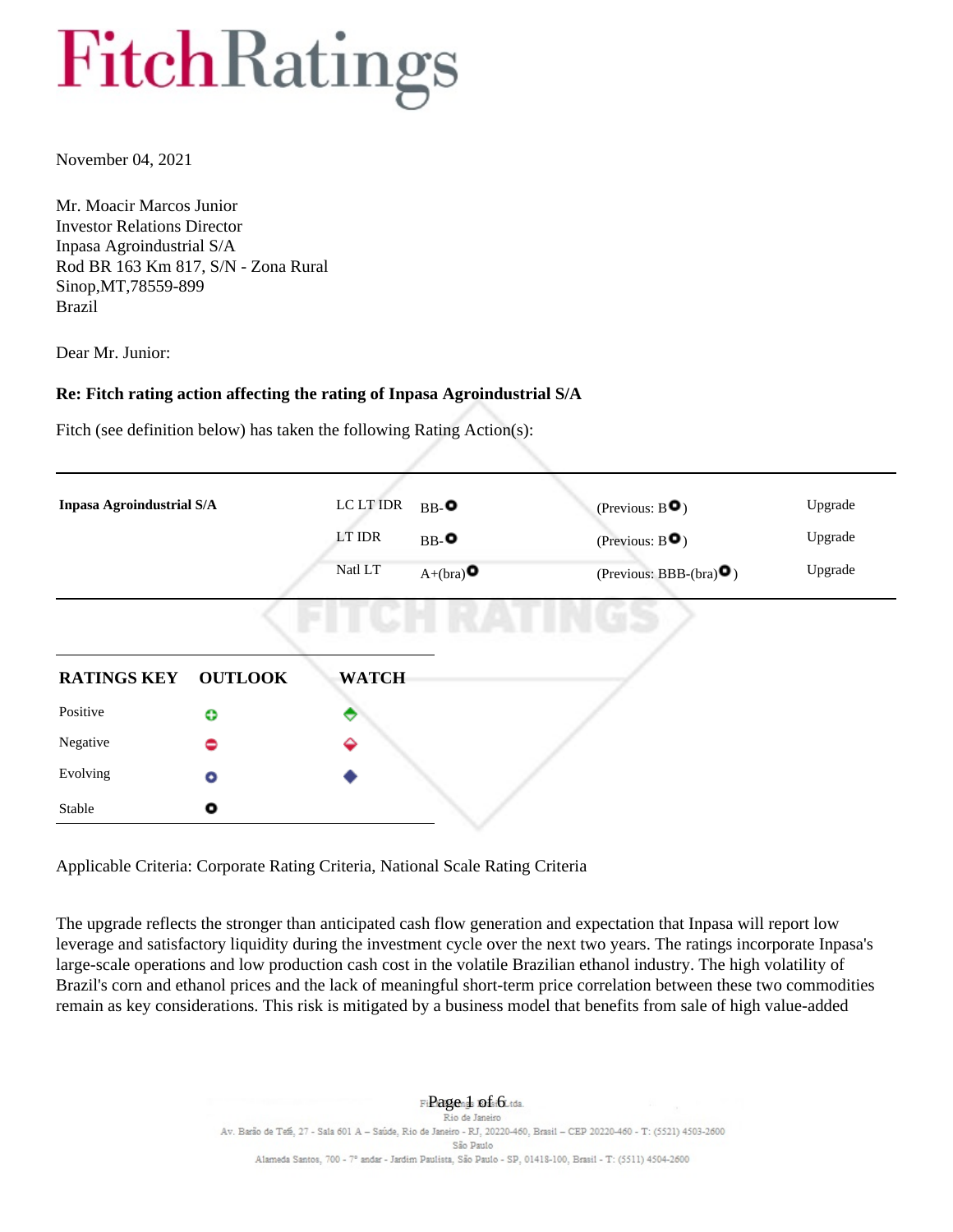animal nutrition products, hefty corn storage capacity and well-established commercial agreements with corn producers.

The positive rating action also incorporates the expectation that Inpasa's cash flow generation should improve over the rating period, as the company increases its crushing capacity to 5.3 million tons and annual ethanol production capacity to 2.5 billion liters by the end of 2022. The company just concluded investments in capacity expansion at the Sinop plant and is now building a third plant in Dourados, State of Mato Grosso do Sul, expected to become operational in March 2022. The investment in Sinop added 1 million tons of corn crushing capacity and 470 million litres of ethanol volumes per year, while investments in Dourado will add another 2 million tons of crushing capacity and 900 million litres of ethanol volumes annually, placing Inpasa as Brazil's largest corn-based ethanol producer.

Inpasa is exposed to price volatility from both raw material and product price perspectives. Spot corn prices adjust rapidly to supply and demand imbalances and follow parity with Chicago Board of Trade (CBOT) corn prices over the long run. The short-term correlation between corn and ethanol prices in Brazil is weak, as Brazilian ethanol prices depend largely on local gasoline price levels, which move in tandem with international oil prices and the Brazilian FX rate. Ethanol prices are also indirectly influenced by sugar prices, as near 90% of all Brazilian ethanol produced comes from sugar cane processors, which typically shift a portion of production between ethanol and sugar depending on prevailing price parity with sugar.

Inpasa's business model benefits from its sizable 1.5 billion liters of ethanol production capacity. The company's cash cost structure is in line with some of the most efficient sugar cane producers and is the most efficient corn-based ethanol producer in the country, able to deliver a yield of 460 liters of ethanol per ton of processed corn. The company produces and sells corn co-products used in animal nutrition whose prices tend to correlate with corn prices, helping to reduce the inherent exposure to price volatility. Fitch expects that revenues from animal nutrition products will provide Inpasa with a satisfactory 64% coverage over corn costs in the long term, which is high by industry standards. The company's location in the State of Mato Grosso, Brazil's largest corn producing state with the lowest cash cost in the world, reduces its logistics costs and attenuates corn origination risks, and the establishment of a new plant in Mato Grosso do Sul will reduce logistics costs and facilitate the company's access to Southern Brazil.

Inpasa has Brazil's largest corn storing capacity, which enables the company to purchase corn up to two years ahead of the beginning of the crop season, avoiding short-term volatilities of spot corn prices. The long-term purchase agreements with corn suppliers are fixed on a BRL per bag price basis and referenced to CBOT corn prices in BRL when the agreements are closed. These agreements significantly reduce the company's exposure to short-term price volatility. Inpasa already hedged 100% of its expected corn needs for 2021/2022 at average price of BRL50/bag and 52% for the corn needed for the 2022/2023 season at BRL54/bag, which mitigates the impact of a 90% increase in average spot corn prices in Mato Grosso observed in 2021 compared to 2020.

Brazilian ethanol producers should continue to benefit from elevated domestic prices. The ethanol market in 2021 will remain tight, as sugar cane crushed volumes fall and historically high sugar prices reduce the availability of ethanol in the market. The combination of high oil prices and a depreciated local currency in a tight market will keep ethanol prices at elevated levels in 2021. Fitch raised its 2021 projections for average Brent prices to USD63/bbl from USD58/bbl and to USD55/bbl from USD53/bbl in 2022. Hydrous ethanol prices at the mill are currently trading at BRL3.26/litre at the mill in Sao Paulo, which is 59% higher than early 2021 and 85% above the same period of 2020.

> Fi**Pagen2** of si6Ltda.<br>Rio de Janeiro Av. Barão de Tefé, 27 - Sala 601 A - Saúde, Rio de Janeiro - RJ, 20220-460, Brasil - CEP 20220-460 - T: (5521) 4503-2600 São Paulo Alameda Santos, 700 - 7° andar - Jardim Paulista, São Paulo - SP, 01418-100, Brasil - T: (5511) 4504-2600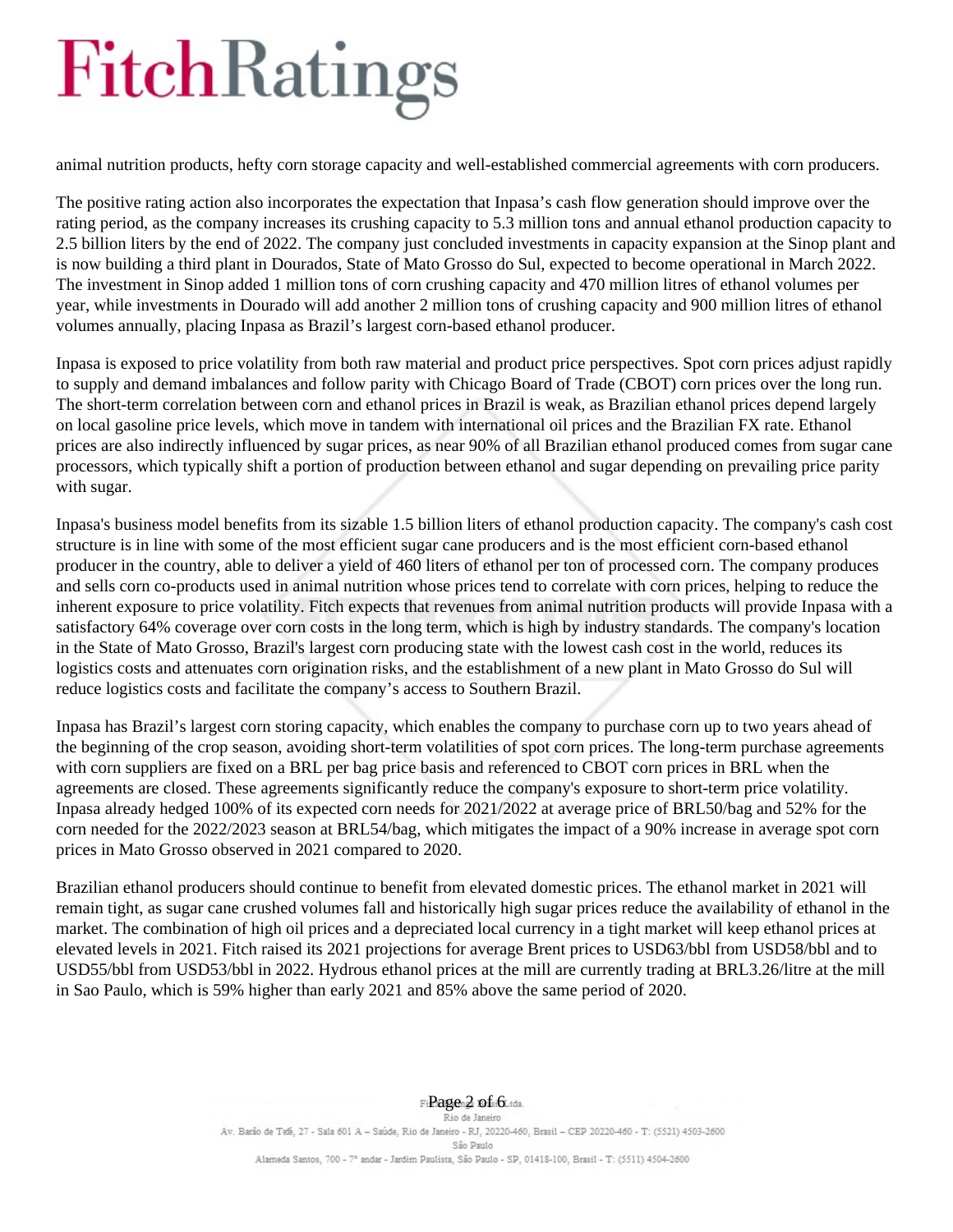Inpasa is expected to generate EBITDA and CFFO of BRL2.2 billion and BRL1.0 billion, respectively, in 2021, comparing favourably with EBITDA of BRL767 million and CFFO of BRL377 million in 2020. Higher sales volume should offset most of the expected decline in ethanol prices in 2022 and contribute with EBITDA of BRL2.9 billion and CFFO of BRL1.6 billion. Inpasa is expected to generate negative FCF of BRL262 million in 2021 and BRL288 million in 2022 as it advances with its expansionary investments. Base case projection incorporates total investments of BRL1.3 billion in 2021 and BRL1.5 billion in 2022, with dividends equivalent to 25% of its net profit from 2022 on. The company is expected to generate meaningful FCF of nearly BRL1 billion as from 2023 once the new plant is concluded.

Fitch expects Inpasa to preserve net leverage at low levels during its new investment cycle. Inpasa's net debt/EBITDA should reduce to 0.7x in 2021 and 2022, and to 0.3x in 2023, as volume from the new plant kicks in. This compares well with 1.7x in 2020. The company's growth in Brazil has been largely financed by the Group, which reduces the refinancing risks of Inpasa's debt. Inpasa reported total debt of BRL2.2 billion as of Sep 30 2021, of which bank debt and related party loans amounted to BRL1.3 billion and BRL904 million respectively. The former includes a BRL600 million 4.5 year syndicated debenture and short-term borrowings secured by corn inventories.

Inpasa's liquidity improved, but the company remains challenged to increase bankability and access to the capital markets with long-term credit facilities to finance working capital and investments on a sustainable basis. As of Sep 30 2021, the company reported cash and marketable securities of BRL281 million and total debt of BRL2.2 billion, of which BRL574 million is due in the short-term. Fitch forecasts Inpasa to report cash of BRL840 million and short-term debt of BRL1.3 billion, including related party loans, as of Dec 31 2021. Readily marketable inventories and offtake contracts with large fuel distributors reduce refinancing risks and improve financial flexibility; inventories can be easily monetized and accounts receivables can be used as collateral under new credit facilities, if required. Fitch estimates corn inventories of BRL600 million at market value as of the 3Q21, bringing the coverage ratio to about 1.5x.

Factors that could, individually or collectively, lead to positive rating action/upgrade:

--Longer track record in different cycles of ethanol and corn prices;

--FCF consistently positive, with the maintenance of conservative capital structure;

--Improved liquidity and positive track record in accessing the banking and capital markets.

Factors that could, individually or collectively, lead to negative rating action/downgrade:

--Deterioration in liquidity and/or difficulties refinancing short-term debt;

--Combined EBITDA margins below 20% on a sustainable basis;

--Combined net leverage above 3.0x on a sustainable basis.

### $Fi$ **Pagen3 of**  $s$ **i6** tota.<br>Rio de Janeiro

Av. Barão de Tefé, 27 - Sala 601 A - Saúde, Rio de Janeiro - RJ, 20220-460, Brasil - CEP 20220-460 - T: (5521) 4503-2600 São Paulo Alameda Santos, 700 - 7° andar - Jardim Paulista, São Paulo - SP, 01418-100, Brasil - T: (5511) 4504-2600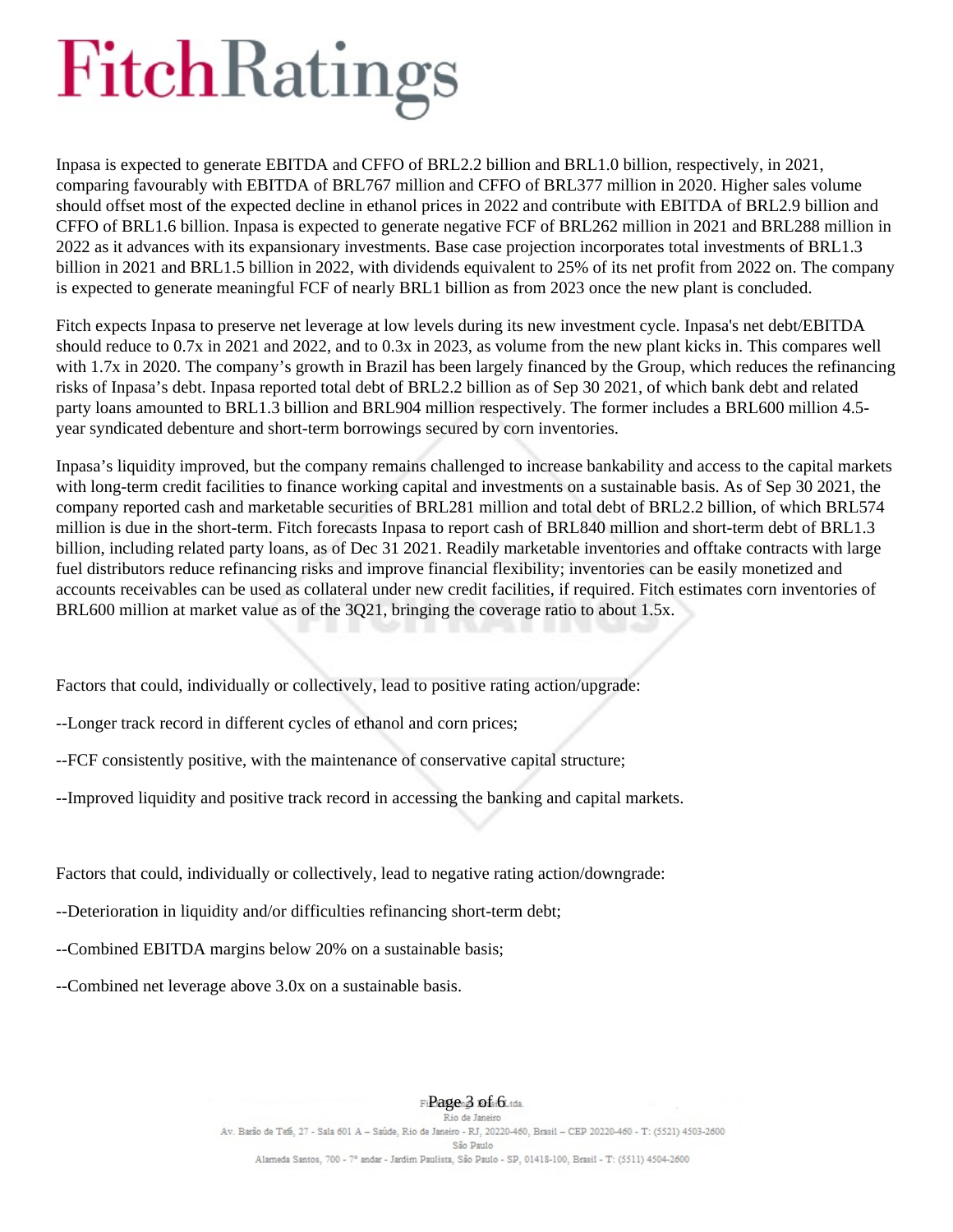In issuing and maintaining its ratings, Fitch relies on factual information it receives from issuers and underwriters and from other sources Fitch believes to be credible. Fitch conducts a reasonable investigation of the factual information relied upon by it in accordance with its ratings methodology, and obtains reasonable verification of that information from independent sources, to the extent such sources are available for a given security or issuer or obligor in a given jurisdiction.

The manner of Fitch's factual investigation and the scope of the third-party verification it obtains will vary depending on the nature of the rated security and its issuer, the requirements and practices in the jurisdiction in which the rated security is offered and sold and/or the issuer is located, the availability and nature of relevant public information, access to the management of the issuer and its advisers, the availability of pre-existing third-party verifications such as audit reports, agreed-upon procedures letters, appraisals, actuarial reports, engineering reports, legal opinions and other reports provided by third parties, the availability of independent and competent third-party verification sources with respect to the particular security or in the particular jurisdiction of the issuer, and a variety of other factors.

Users of Fitch's ratings should understand that neither an enhanced factual investigation nor any third-party verification can ensure that all of the information Fitch relies on in connection with a rating will be accurate and complete. Ultimately, the issuer and its advisers are responsible for the accuracy of the information they provide to Fitch and to the market in offering documents and other reports. In issuing its ratings Fitch must rely on the work of experts, including independent auditors with respect to financial statements and attorneys with respect to legal and tax matters. Further, ratings are inherently forward-looking and embody assumptions and predictions about future events that by their nature cannot be verified as facts. As a result, despite any verification of current facts, ratings can be affected by future events or conditions that were not anticipated at the time a rating was issued or affirmed.

Fitch seeks to continuously improve its ratings criteria and methodologies, and periodically updates the descriptions on its website of its criteria and methodologies for securities of a given type. The criteria and methodology used to determine a rating action are those in effect at the time the rating action is taken.

Ratings are based on established criteria and methodologies that Fitch is continuously evaluating and updating. Therefore, ratings are the collective work product of Fitch and no individual, or group of individuals, is solely responsible for a rating. All Fitch reports have shared authorship. Individuals identified in a Fitch report were involved in, but are not solely responsible for, the opinions stated therein. The individuals are named for contact purposes only.

RATINGS ARE NOT A RECOMMENDATION OR SUGGESTION, DIRECTLY OR INDIRECTLY, TO YOU OR ANY OTHER PERSON, TO BUY, SELL, MAKE OR HOLD ANY INVESTMENT, LOAN OR SECURITY OR TO UNDERTAKE ANY INVESTMENT STRATEGY WITH RESPECT TO ANY INVESTMENT, LOAN, SECURITY OR ISSUER. RATINGS DO NOT COMMENT ON THE ADEQUACY OF MARKET PRICE, THE SUITABILITY OF ANY INVESTMENT, LOAN OR SECURITY FOR A PARTICULAR INVESTOR (INCLUDING WITHOUT LIMITATION, ANY ACCOUNTING AND/OR REGULATORY TREATMENT), OR THE TAX-EXEMPT NATURE OR TAXABILITY OF PAYMENTS MADE IN RESPECT OF ANY INVESTMENT, LOAN OR SECURITY. FITCH IS NOT YOUR ADVISOR, NOR IS FITCH PROVIDING TO YOU OR ANY OTHER PARTY ANY FINANCIAL ADVICE, OR ANY LEGAL, AUDITING, ACCOUNTING, APPRAISAL, VALUATION OR ACTUARIAL SERVICES. A RATING SHOULD NOT BE VIEWED AS A REPLACEMENT FOR SUCH ADVICE OR SERVICES.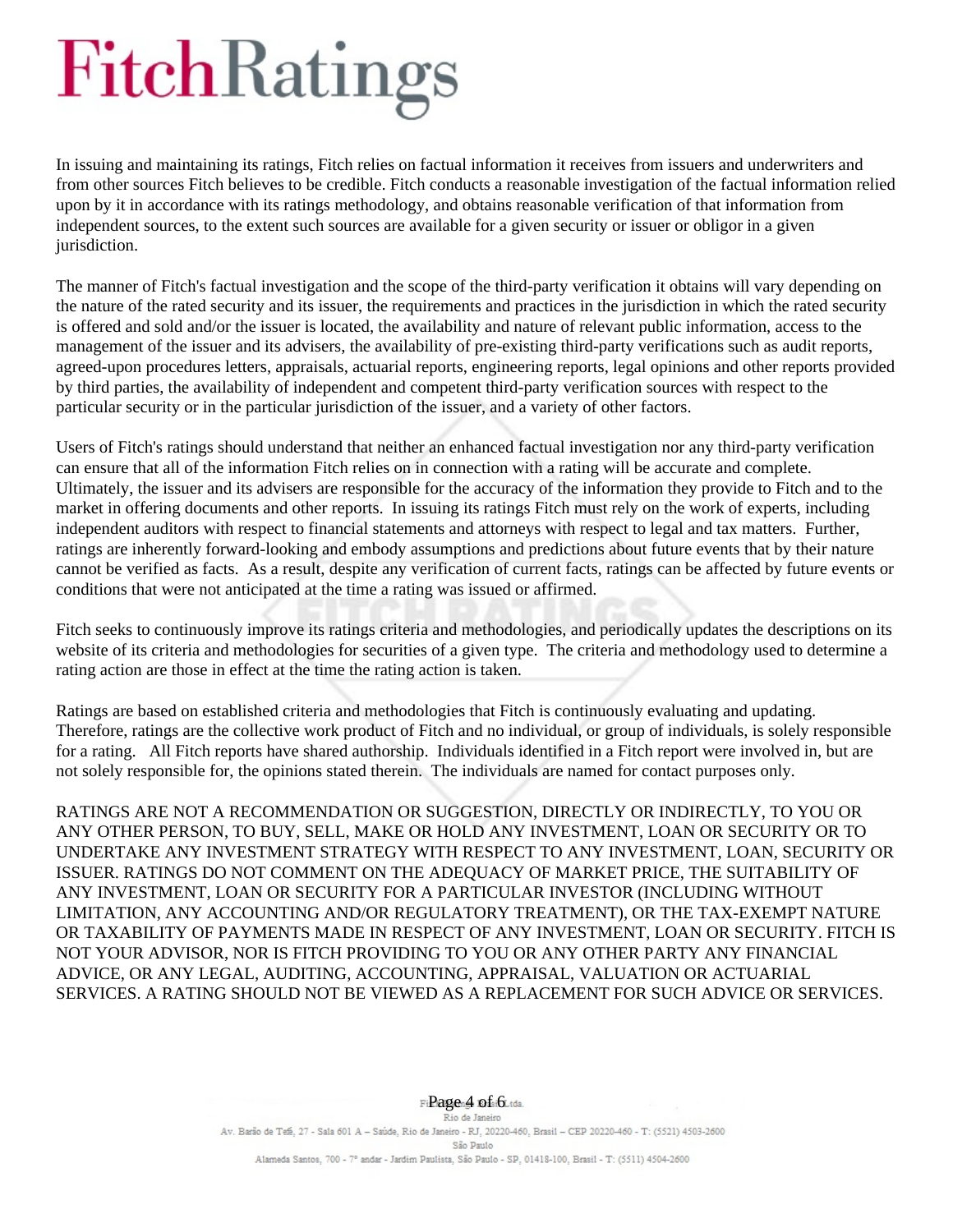SUBJECT TO THE LIMITATIONS SET FORTH IN THE PARAGRAPH IMMEDIATELY BELOW, NOTHING IN THIS LETTER SHALL LIMIT OUR RIGHT TO PUBLISH, DISSEMINATE OR LICENSE OTHERS TO PUBLISH OR OTHERWISE DISSEMINATE THE RATINGS OR THE RATIONALE FOR THE RATINGS. SHOULD YOU CONSIDER OUR OPINION IN UNDERTAKING ANY ACTION, YOU ACKNOWLEDGE THAT OUR OPINION IS SUBJECT TO BOTH (i) THE ANALYTICAL PROCESS AND LIMITATIONS DESCRIBED IN THIS LETTER AND (ii) THE PROVISIONS OF "UNDERSTANDING RATINGS - LIMITATIONS AND USAGE" ON THE FITCH RATINGS DEFINITIONS PAGE LOCATED AT HTTPS://WWW.FITCHRATINGS.COM/SITE/DEFINITIONS. IN ADDITION, DIRECTORS AND SHAREHOLDERS RELEVANT INTERESTS AS THEY MAY RELATE TO THE RATINGS ARE AVAILABLE AT HTTPS://WWW.FITCHRATINGS.COM/SITE/REGULATORY.

A record has been made of this rating in our permanent files, but it is our current intention that the rating will not be released publicly as the issue has been placed privately with institutional investors. Investors may find Fitch's ratings to be important information, and if you have shared the rating with investors or any other party per the terms of the fee agreement, please note that you are responsible for communicating the contents of this letter, and any changes with respect to the rating, to any such party as well.

Fitch hereby consents to the submission of this letter by investors to the Securities Valuation Office of the National Association of Insurance Commissioners in the United States of America, or to any regulatory authority having jurisdiction over such investors.

The assignment of a rating by Fitch does not constitute consent by Fitch to the use of its name as an expert in connection with any registration statement or other filings under US, UK or any other relevant securities laws. Fitch does not consent to the inclusion of its ratings in any offering document in any instance in which US, UK or any other relevant securities laws require such consent. Fitch does not consent to the inclusion of any written letter communicating its rating action in any offering document. You understand that Fitch has not consented to, and will not consent to, being named as an "expert" in connection with any registration statement or other filings under US, UK or any other relevant securities laws, including but not limited to Section 7 of the U.S. Securities Act of 1933. Fitch is not an "underwriter" or "seller" as those terms are defined under applicable securities laws or other regulatory guidance, rules or recommendations, including without limitation Sections 11 and  $12(a)(2)$  of the U.S. Securities Act of 1933, nor has Fitch performed the roles or tasks associated with an "underwriter" or "seller" under this engagement.

Fitch monitors its ratings on an ongoing basis and will update this rating letter at least annually. It is important that you promptly provide us with all information that may be material to the ratings so that our ratings continue to be appropriate. Ratings may be raised, lowered, withdrawn, or placed on Rating Watch due to changes in, additions to, accuracy of or the inadequacy of information or for any other reason Fitch deems sufficient.

Nothing in this letter is intended to or should be construed as creating a fiduciary relationship between Fitch and you or between Fitch and any user of the ratings.

In this letter, "Fitch" means Fitch Ratings Brasil Ltda. together with any successor in interest.

Fi**Page** 5 of si6Ltda.<br>Rio de Janeiro Av. Barão de Tefé, 27 - Sala 601 A - Saúde, Rio de Janeiro - RJ, 20220-460, Brasil - CEP 20220-460 - T: (5521) 4503-2600 São Paulo Alameda Santos, 700 - 7° andar - Jardim Paulista, São Paulo - SP, 01418-100, Brasil - T: (5511) 4504-2600